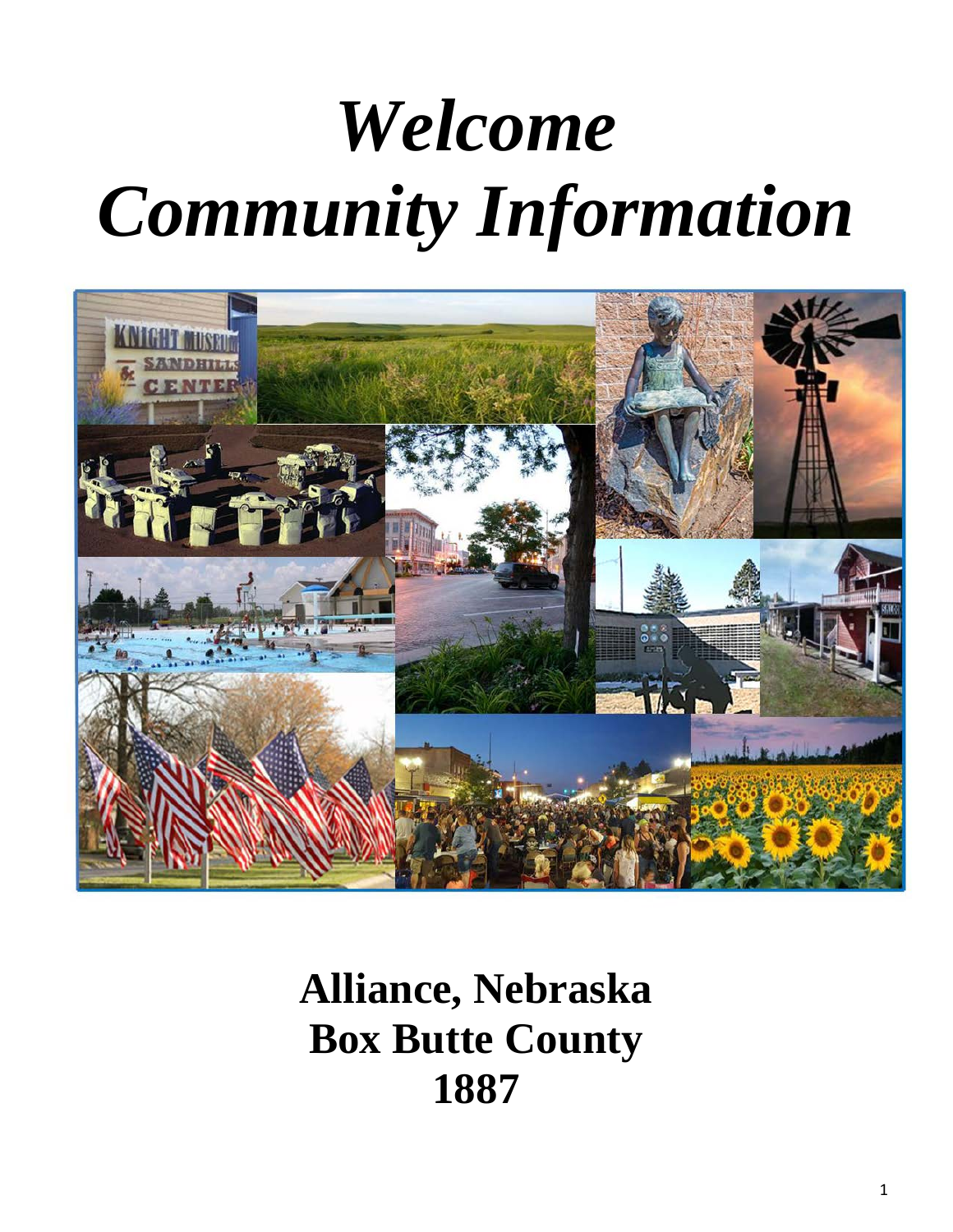# *TABLE OF CONTENTS*

| $\underline{\mathbf{C}}$ |
|--------------------------|
|                          |
|                          |
|                          |
|                          |
|                          |
|                          |
|                          |
|                          |
|                          |
|                          |
|                          |
|                          |
|                          |
|                          |
|                          |
| <u>G</u>                 |
|                          |
| $\bf H$                  |
|                          |
|                          |
|                          |
| M                        |
|                          |
|                          |
|                          |
|                          |
| .5                       |
| $\mathbf 0$              |
|                          |
|                          |
|                          |
|                          |
|                          |
|                          |
| $\mathbf R$              |
|                          |
|                          |
|                          |
|                          |
|                          |
| Transportation6          |
| $\overline{\mathbf{U}}$  |
|                          |
| $\mathbf{V}$             |
|                          |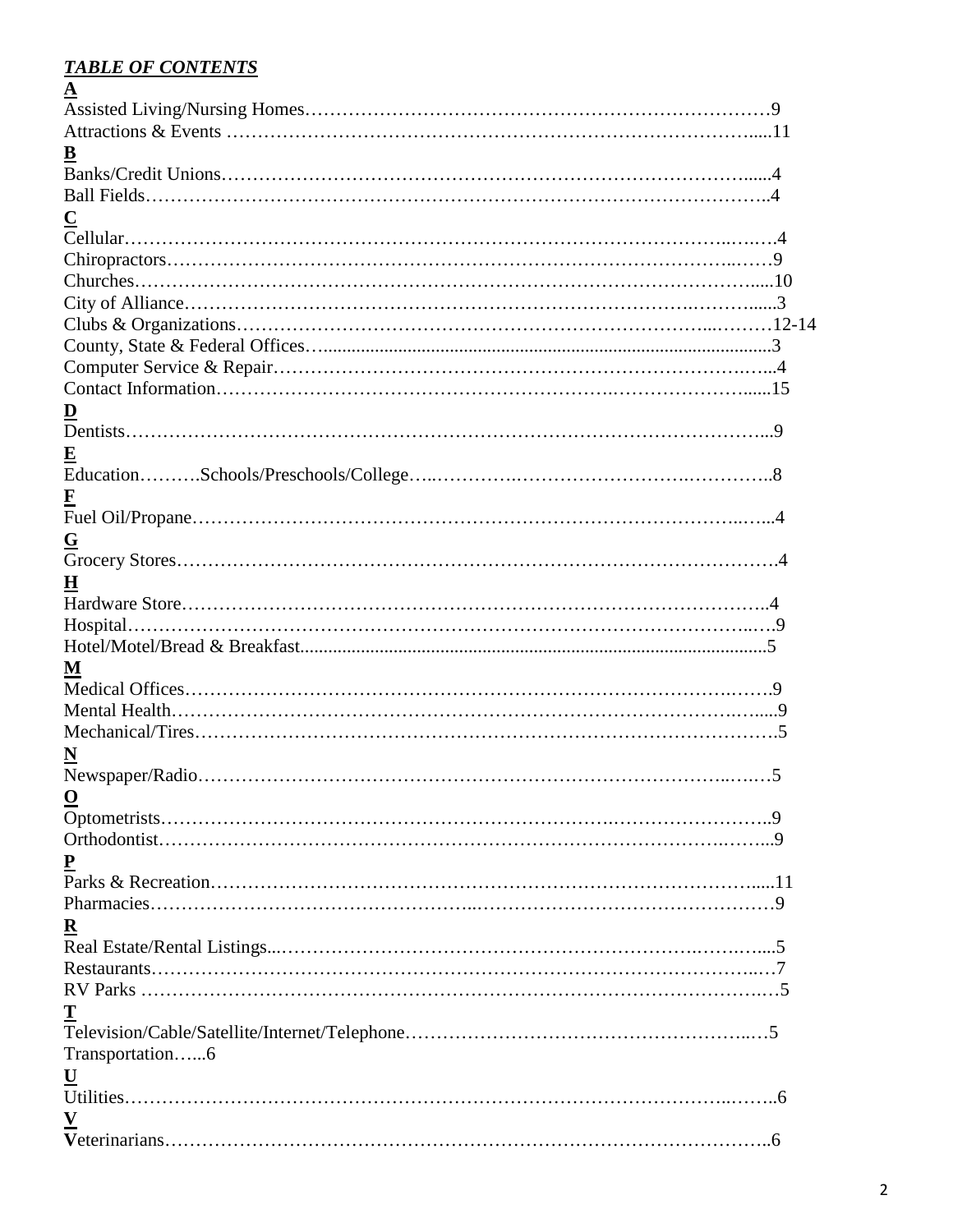# *COUNTY, STATE & FEDERAL OFFICES*

Social Security Administrative Offices 415 Valley View Dr., Scottsbluff, NE 69361 Local phone Number: 308-635-2158 Toll-Free Phone Number: 1-800-772-1213 www.ssa.gov

Nebraska Department of Motor Vehicles (DMV) 524 Box Butte Avenue, Alliance, NE 69301 Drivers Exams and Manuals 308-763-2949 Hours: TH – FR 9:00 am – 4:00 pmwww.dmv.state.ne.us/mail-phone

# *BOX BUTTE COUNTY COURTHOUSE*

520 Box Butte Avenue, Alliance, NE 69301 www.co.box-butte.ne.us County Population: 11,308

**Box Butte Co. Extension Office 415 Black Hills** 308-762-5616 **Box Butte County Veteran's Office** 308-762-4154 **County Assessor** 308-762-6100 **County Attorney** 308-762-8346 **County Clerk** 308-762-6565 **County Court** 308-762-6800 **County Rds. Superintendent** 308-762-6797 **County Treasurer** 308-762-6975 **County Sheriff Dept.** 308-762-6464 **District Court** 308-762-6293 **Public Defender** 308-762-6644



# *CITY HALL*

320 Laramie Avenue 308-762-5400 *Population: 8,491* [www.cityofalliance.net](http://www.cityofalliance.net/)

| <b>Following offices are located at City Hall:</b>                                                                      |                     |            |  |
|-------------------------------------------------------------------------------------------------------------------------|---------------------|------------|--|
| Building Inspector                                                                                                      | Cemetery            | City Clerk |  |
| City Manager                                                                                                            | <b>City Offices</b> | Finance    |  |
| City Council Meetings held the 1 <sup>st</sup> and 3 <sup>rd</sup> Tuesday of the month at City Council Chambers in the |                     |            |  |
| Alliance Public Library 1750 Sweetwater at 7:00 pm                                                                      |                     |            |  |

| <b>EMERGENCY</b>           |                                        |                        | 911          |
|----------------------------|----------------------------------------|------------------------|--------------|
| <b>Fire Department</b>     |                                        | 320 Laramie            | 308-762-2151 |
|                            | <b>Police Department NON-Emergency</b> | 512 Niobrara           | 308-762-4955 |
| <b>Airport Manager</b>     |                                        | 5631 Sarpy Road        | 308-762-6413 |
| Animal Control             |                                        | 512 Niobrara           | 308-762-4955 |
| Carhenge                   |                                        | 2151 CR 59 (Hwy 87)    | 308-762-3569 |
| Electric/Water/Sewer       |                                        | 1313 W $1^{st}$        | 308-762-1907 |
| Library                    |                                        | 1750 Sweetwater        | 308-762-1387 |
| Parks Department           |                                        | 908 Yellowstone        | 308-762-2384 |
| Senior Center/Handy Man    |                                        | 212 Yellowstone        | 308-762-1293 |
| <b>Skyview Golf Course</b> |                                        | 2613 CR 57             | 308-762-1446 |
| <b>Swimming Pool</b>       |                                        | 224 W $16^{\text{th}}$ | 308-762-4028 |
|                            | Utilities Office - Customer Service    | 320 Laramie            | 308-762-5075 |

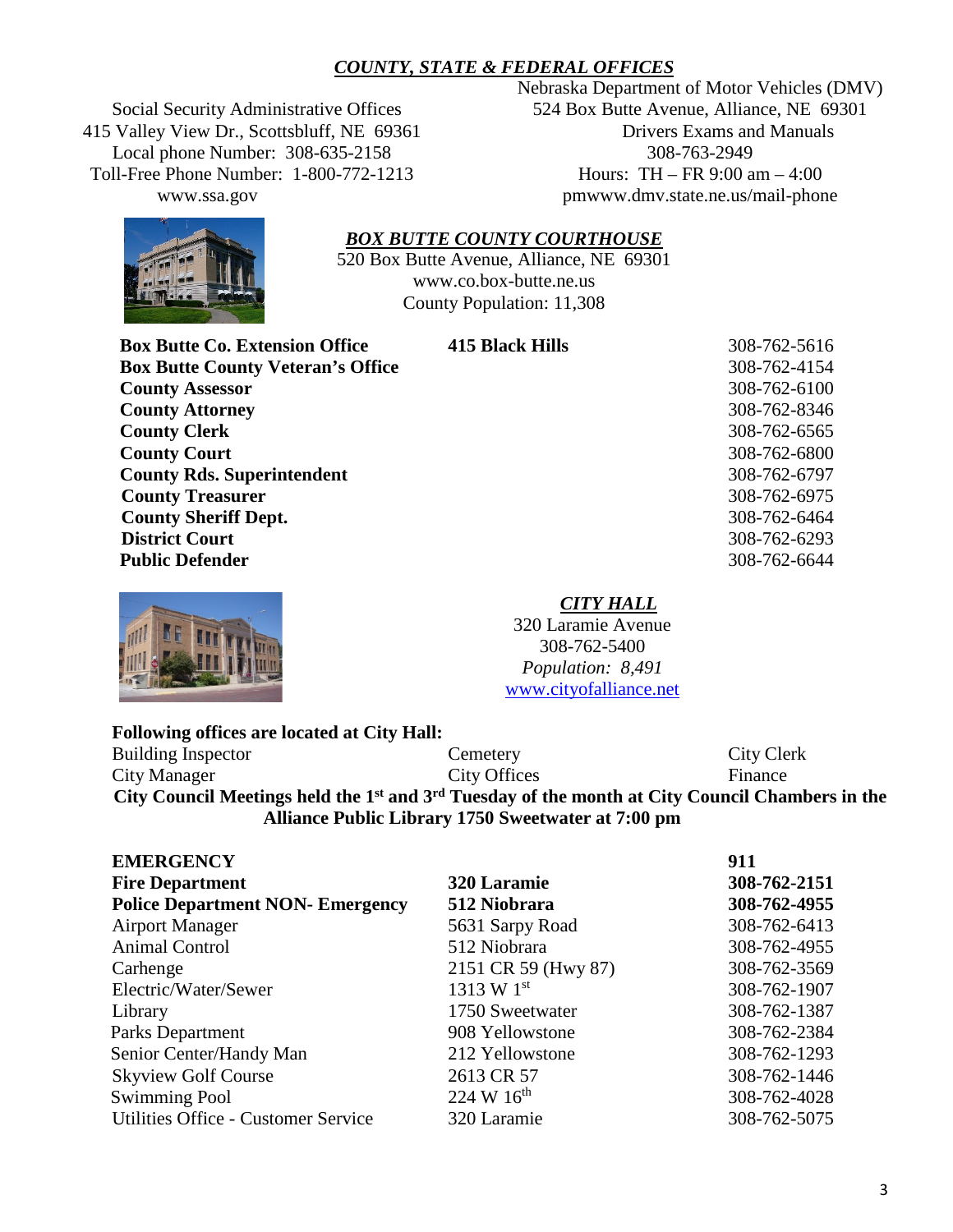# *BALL FIELDS*

**Bower-Shankland Legion Field** 101 Mississippi 308-762-6135 **Hal Murray Softball Complex**  $4^{\text{th}}$  Street 308-762-6135 **Sudman Fields** 136 W 18<sup>th</sup> Street

# *BANKS/CREDIT UNIONS*

**Bank of the West** 224 Box Butte Ave - Alliance 308-762-4400<br> **Box Butte Public Employees CU** 504 W 3<sup>rd</sup> Street 308-762-4725 **Box Butte Public Employees CU** 504 W 3<sup>rd</sup> Street 308-762-4725 \*Consumers Coop Fed. CU 217 Toluca Ave 308-762-1871 **\*Farm Credit Services of America** 2390 Nebraska Hwy 2 308-762-5025 **\*Farmers State Bank** 1320 W 3rd Street 308-761-1150 **Farmers State Bank** 809 Box Butte Ave - Hemingford<br> **First National Bank** 124 W 3<sup>rd</sup> Street **\*First National Bank** 124 W 3<sup>rd</sup> Street 308-762-2300<br> **\*Great Western Bank** 423 W 3<sup>rd</sup> Street 308-762-2160 **\*Great Western Bank** 423 W 3rd Street 308-762-2160 **Hemingford Community Fed. CU** 801 Box Butte Ave - Hemingford 308-487-5578 **\*Sandhills State Bank** 420 Box Butte Ave 308-761-1120<br> **\*Wells Fargo Bank** 1204 W 3<sup>rd</sup> Street 308-762-5302 **\*Wells Fargo Bank** 1204 W 3<sup>rd</sup> Street 308-762-5302<br> **\*Western Heritage CU** 103 W 1<sup>st</sup> Street 308-762-5702 **\*Western Heritage CU** 103 W 1<sup>st</sup> Street 308-762-5702

# *CELLULAR PHONE*

| *Telecom West           | $814 \mathrm{E}$ 3 <sup>rd</sup> Street | 308-762-4072 |
|-------------------------|-----------------------------------------|--------------|
| <b>Verizon Wireless</b> | 301 E $3^{rd}$ Street                   | 308-762-2101 |
| *Viaero Wireless        | 1321 W $3rd$ Street                     | 308-762-4811 |
|                         |                                         |              |

# *COMPUTER SERVICE & REPAIR*

| *Creative Tek                 | $202 \text{ W } 3^{\text{rd}}$ Street | 308-762-7622 |
|-------------------------------|---------------------------------------|--------------|
| <b>*Mobius Communications</b> | 523 Niobrara Ave - Hemingford         | 308-487-5500 |

# *FUEL OIL/PROPANE*

| <b>Cenex</b>            | 705 Wyoming Ave-Hemingford   | 308-487-3337 |
|-------------------------|------------------------------|--------------|
| Get & Split             | 611 West 3rd Street          | 308-762-3578 |
| J & J Pit Stop          | 1308 West $3rd$ Street       | 308-762-5247 |
| *Maverik                | 1640 West 3rd Street         | 308-762-1109 |
| <i>*Panhandle Co-op</i> | 2220 CR 61                   | 308-762-2955 |
| *WESTCO                 | 724 W 3 <sup>rd</sup> Street | 308-762-3112 |
| Yesway                  | 610 East $3rd$ Street        | 308-629-1400 |
|                         |                              |              |

# *GROCERY STORES*

**\*Grocery Kart & Deli** 207 E 3<sup>rd</sup> Street 308-762-7725<br> **\*Safeway & Deli** 500 E 3<sup>rd</sup> Street 308-762-4661 **\*Safeway & Deli** 500 E 3<sup>rd</sup> Street 308-762-4661 **Raben's Market** 814 Box Butte - Hemingford 308-487-3819 **Table Top Meats** 815 Box Butte - Hemingford 308-487-5232

# *HARDWARE STORES*

| <b>Bernie's</b>                                               | 315 Laramie                     | 308-762-3488 |
|---------------------------------------------------------------|---------------------------------|--------------|
| *Bloedorn Lumber                                              | $1020 \text{ W } 3^{\text{rd}}$ | 308-762-3274 |
| <b>*Bomgaars</b>                                              | 2452 S Hwy 385                  | 308-762-8700 |
| <b>Farmers Co-op &amp; Feed Store</b>                         | 1012 Laramie – Hemingford       | 308-487-3318 |
| <b>*Carter's Home Hardware &amp; Appliance</b> 312 Flack Ave. |                                 | 308-762-2595 |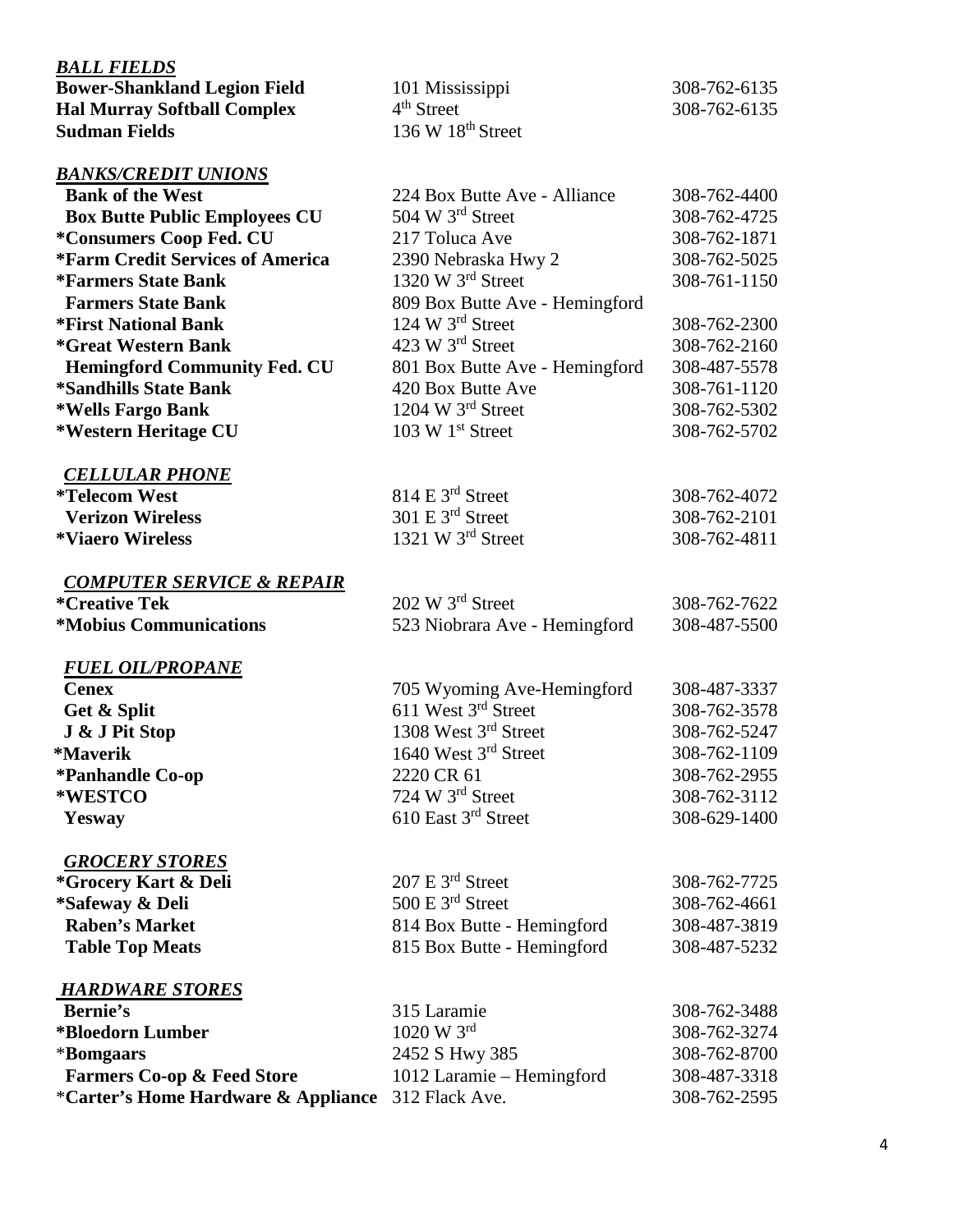| <b>HOTEL/MOTEL/B &amp; B</b>                           |                                 |              |
|--------------------------------------------------------|---------------------------------|--------------|
| <b>Alliance Hotel &amp; Suites</b>                     | 117 Cody Ave                    | 308-762-8000 |
| <b>Econo Lodge</b>                                     | 1419 W 3rd Street               |              |
| Go West Guesthouse - AirBnB (Alliance) 1023 Toluca Ave |                                 | 308-760-5072 |
| *Grandma LaLa's B & B                                  | 1232 Box Butte Ave              | 308-762-2925 |
| *Holiday Inn Express                                   | 1630 Holsten Dr.                | 308-761-0970 |
| *Quality Inn                                           | 1420 W $3rd$ Street             | 308-762-7600 |
| <b>Rainbow Lodge</b>                                   | 614 W 3rd Street                | 308-762-4980 |
| <b>Serenity @ Heritage Acres - AirBnB</b>              | 7102 Dodge Rd - Hemingford      | 713-818-7782 |
| <b>Sunset Motel &amp; RV Park</b>                      | 1210 E Highway 2                | 308-762-8660 |
| <b>The Cottage</b>                                     | 405 Shoshone Ave - Hemingford   | 308-487-5272 |
| <b>UpTown Suite</b> – AirBnB (Alliance)                |                                 |              |
| <b>NEWSPAPER/RADIO</b>                                 |                                 |              |
| *Alliance Times Herald                                 | 1140 E $4th$ Street             | 308-762-3060 |
| *KCOW/KAAQ/KQSK/KCNB                                   | 1210 W 10 <sup>th</sup>         | 308-762-1400 |
| FM 105.9 or AM 1400/FM 92.5                            |                                 |              |
| *Hemingford Ledger                                     | 714 Box Butte - Hemingford      | 308-487-3334 |
| <b>MECHANICAL/TIRE SHOPS</b>                           |                                 |              |
| <b>Alliance Motors &amp; Towing</b>                    | 1024 Flack Ave                  | 308-762-3840 |
| <b>B &amp; S Repair Shop</b>                           | 424 East 3rd Street             | 308-760-8394 |
| *Cover Jones Motors                                    | 403 West 3rd Street             | 308-762-2343 |
| <b>Kaiser Tire Sales &amp; Repair</b>                  | 1115 West 3rd Street            | 308-762-1689 |
| <b>PST</b> Automotive                                  | 1440 West 3rd Street            | 308-762-6600 |
| <b>*Rasmussen Performance &amp; Repair</b>             | 758 East 7 <sup>th</sup> Street | 308-629-1107 |
| <b>*Red Beard Garage &amp; Towing</b>                  | 1319 West Kansas St.            | 308-763-9277 |
| <b>Steve's Light Truck Repair</b>                      | 917 East 3rd Street             | 308-762-6707 |
| Tom Cycle & Auto Repair                                | 927 West 3rd Street             | 308-762-2475 |
| *Westco Tire Center                                    | 312 Black Hills Ave             | 308-762-3291 |
| <b>RV PARKS</b>                                        |                                 |              |
| J & C Lawn Service & RV Park                           | 2491 S Highway 385              | 308-762-3860 |
| Over the Hill Camp Ground                              | 2131 CR 59                      | 308-762-3763 |
| <b>Rhino Lining Camp Ground</b>                        | 13896 US Hwy 385                | 308-762-9361 |
| <b>Sunset Motel &amp; RV Park</b>                      | 1210 E Highway 2                | 308-762-8660 |
| <b>REAL ESTATE &amp; RENTAL LISTING</b>                |                                 |              |
| <b>Alliance Housing Authority</b>                      | 300 So Potash Ave #27           | 308-762-5130 |
| <i><b>*Box Butte Development (Rental List)</b></i>     | 305 Box Butte Ave               | 308-762-1800 |
| <b>*Farmers National Company</b>                       | Hemingford                      | 308-760-7851 |
| *Heartland Real Estate & Appraisal                     | 604 Flack Ave                   | 308-762-2474 |
| <b>Hemingford Housing Authority</b>                    | 410 Box Butte - Hemingford      | 308-487-5322 |
| *Western Nebraska Real Estate, PC                      | 323 Niobrara Ave                | 308-762-2244 |
| RECYCLING                                              |                                 |              |
|                                                        |                                 |              |

**\*Keep Alliance Beautiful** 224 Box Butte/107 ½ Cheyenne 308-762-1729 **Recycling Trailer located in the 1300 block of West 3rd and 700 block of Flack**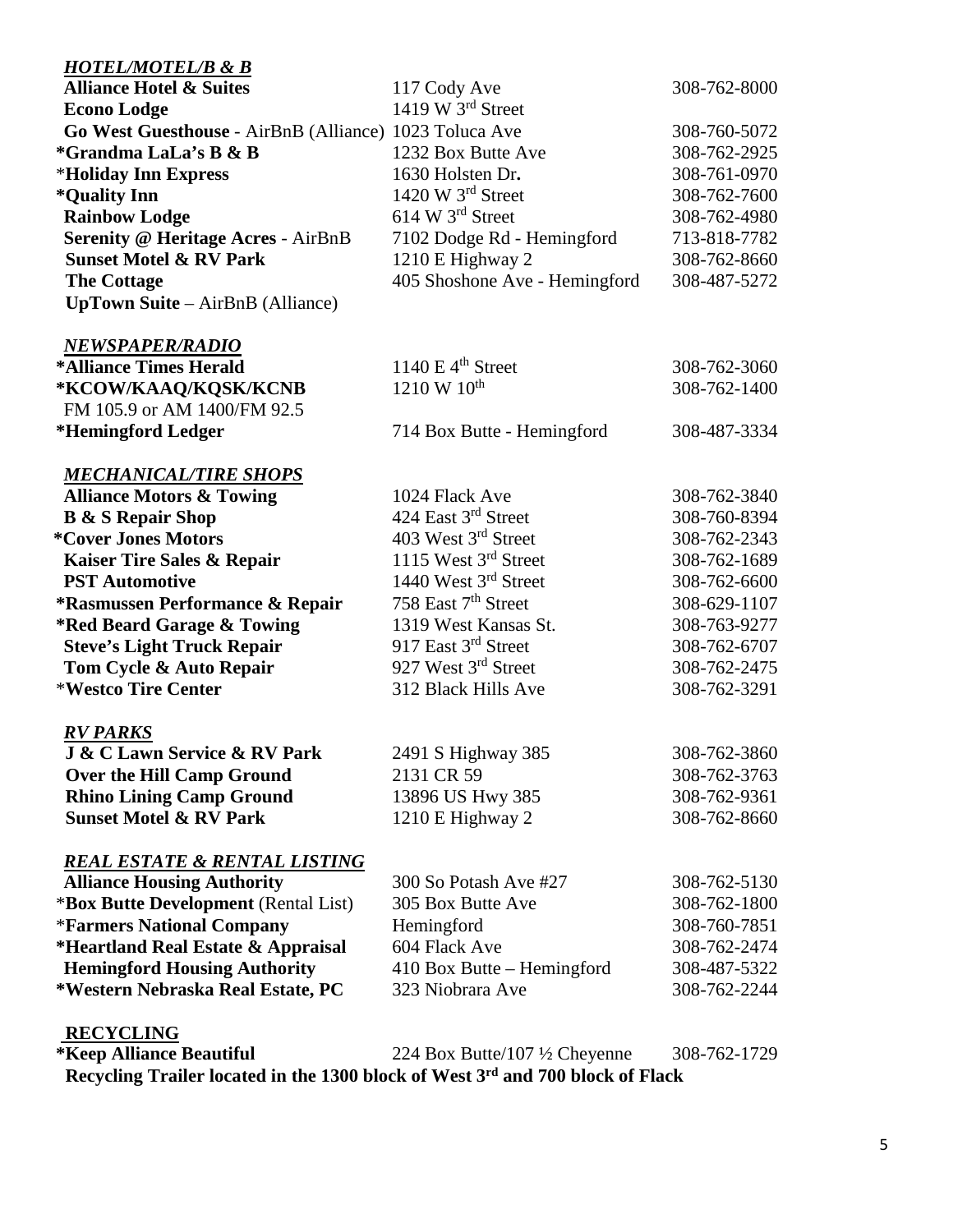# *TELEVISION/CABLE/SATELLITE/INTERNET/TELEPHONE*

| *ALLO Communications                                                      | $203 \text{ W } 3^{\text{rd}}$ Street   | 308-761-5050                                                                                                                                                                                                                                                                                                                                                                         |
|---------------------------------------------------------------------------|-----------------------------------------|--------------------------------------------------------------------------------------------------------------------------------------------------------------------------------------------------------------------------------------------------------------------------------------------------------------------------------------------------------------------------------------|
| <i><b>*Mobius Communications</b></i>                                      | 523 Niobrara Ave - Hemingford           | 308-487-5500                                                                                                                                                                                                                                                                                                                                                                         |
| <i>*</i> Telecom West (internet)                                          | $814 \mathrm{E}$ 3 <sup>rd</sup> Street | 308-762-4072                                                                                                                                                                                                                                                                                                                                                                         |
| <b>TRANSPORTATION</b>                                                     |                                         |                                                                                                                                                                                                                                                                                                                                                                                      |
| *Alliance Municipal Airport                                               | 5631 Sarpy Rd                           | 308-762-4512                                                                                                                                                                                                                                                                                                                                                                         |
| <b>Denver Air Connection</b>                                              | 5631 Sarpy Rd                           | 308-762-4512                                                                                                                                                                                                                                                                                                                                                                         |
| *City Public Transit $(6:30am \text{ to } 4:30 \text{ pm})$ 1313 W 1st St |                                         | 308-761-7433                                                                                                                                                                                                                                                                                                                                                                         |
| *Cover Jones Motor Co.                                                    | 403 W $3rd$ Street                      | 308-762-2343                                                                                                                                                                                                                                                                                                                                                                         |
| <b>*Heartland Aviation</b> (FBO)                                          | 5641 Sarpy Rd                           | 308-762-5311                                                                                                                                                                                                                                                                                                                                                                         |
| *Panhandle Trails Intercity Public Transit 806 Flack Ave                  |                                         | 308-761-8747                                                                                                                                                                                                                                                                                                                                                                         |
| <b>UTILITIES</b>                                                          |                                         |                                                                                                                                                                                                                                                                                                                                                                                      |
| *Black Hills Energy                                                       | 224 Black Hills Ave                     | 1-800-563-0012                                                                                                                                                                                                                                                                                                                                                                       |
| <i>*City of Alliance</i>                                                  | 324 Laramie Ave                         | 308-762-5075                                                                                                                                                                                                                                                                                                                                                                         |
| *PREMA                                                                    | 251 Brayton Road                        | 308-762-1311                                                                                                                                                                                                                                                                                                                                                                         |
| <b>Hemingford Utilities Office</b>                                        | 700 Box Butte - Hemingford              | 308-487-3465                                                                                                                                                                                                                                                                                                                                                                         |
| <b>VETERNARIANS</b>                                                       |                                         |                                                                                                                                                                                                                                                                                                                                                                                      |
| *Alliance Animal Clinic                                                   | 5712 Perkins Rd                         | 308-762-4140                                                                                                                                                                                                                                                                                                                                                                         |
| <i><b>*The Animal Center</b></i>                                          | 2350 CR 58                              | 308-762-7053                                                                                                                                                                                                                                                                                                                                                                         |
| $\alpha$ , $\alpha$ , $\mathbf{r}$ , $\mathbf{r}$ , $\mathbf{r}$          | 40 11 11 11<br>T.                       | $\overline{1}$ $\overline{1}$ $\overline{1}$ $\overline{1}$ $\overline{1}$ $\overline{1}$ $\overline{1}$ $\overline{1}$ $\overline{1}$ $\overline{1}$ $\overline{1}$ $\overline{1}$ $\overline{1}$ $\overline{1}$ $\overline{1}$ $\overline{1}$ $\overline{1}$ $\overline{1}$ $\overline{1}$ $\overline{1}$ $\overline{1}$ $\overline{1}$ $\overline{1}$ $\overline{1}$ $\overline{$ |

**Cat & Dog Licensing Due Annually January 1st at the Alliance Police Department 512 Niobrara**

**\*Alliance Chamber Members**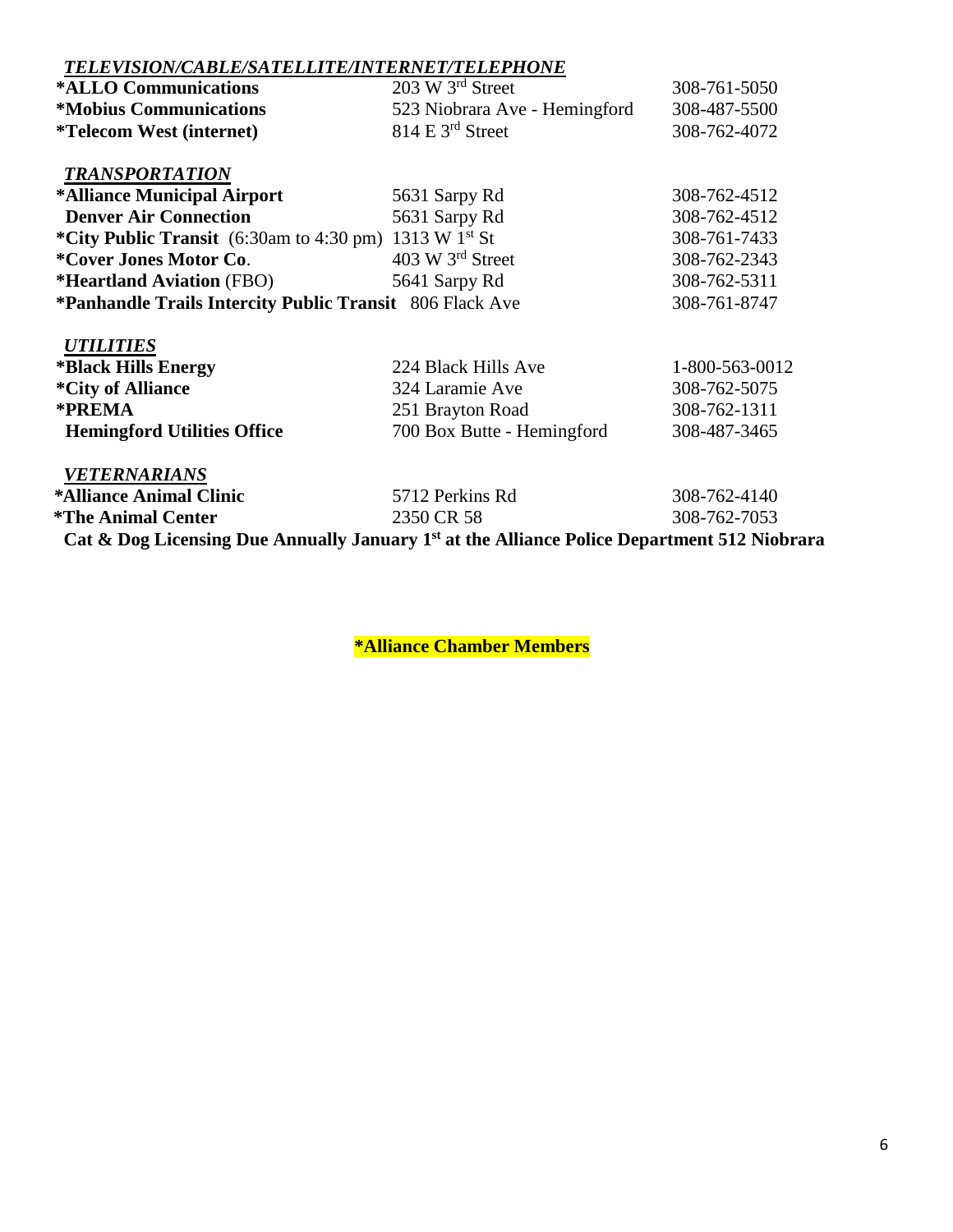# *RESTAURANTS*

| <b>Burgers / Sandwiches</b>            |                                         |              |
|----------------------------------------|-----------------------------------------|--------------|
| <b>Arby's Restaurant</b>               | 1324 W 3rd Street                       | 308-762-2700 |
| <i><b>*Dairy Queen</b></i>             | 719 Flack Ave                           | 308-762-3387 |
| *McDonald's                            | 1516 W $3rd$ Street                     | 308-762-8762 |
| Pigaro's Neighborhood BBQ              | 615 W 3rd Street                        | 308-629-1233 |
| <b>A-Town Zesto (Seasonal)</b>         | 711 W $3rd$ Street                      | 308-629-1144 |
| <b>AJ's Sports Bar and Grill</b>       | 702 Box Butte - Hemingford              | 308-487-3352 |
| <b>Chicken</b>                         |                                         |              |
| *Chix Chicken (Terry's Corner)         | Corner of $3rd$ and Hwy 385             | 308-762-5611 |
| <b>Chinese</b>                         |                                         |              |
| <b>Wonderful Kitchen</b>               | 930 W 3rd Street                        | 308-762-1922 |
| <b>Coffee Specialties</b>              |                                         |              |
| *Brenda's Cottage                      | 519 W $3rd$ Street                      | 308-761-2877 |
| * Vintage                              | 115 W $3rd$ Street                      | 308-760-2210 |
| *Newberry's Common Ground              | 110 W 4 <sup>th</sup> Street            | 308-761-1300 |
| *Scooter's Coffee                      | 1419 NE-2- Next to McDonalds            | 308-761-1712 |
| <b>Treasured Grounds</b>               | 712 Box Butte - Hemingford              | 308-487-3444 |
| <b>Family Dining</b>                   |                                         |              |
| Ken & Dale's Restaurant                | 123 E $3rd$ Street                      | 308-762-7252 |
| <b>Food Trailer (Seasonal)</b>         |                                         |              |
| <i><b>*Snolicious Tropical Sno</b></i> | 3rd & Sweetwater                        |              |
| <b>Take Whisk Food Trailer</b>         |                                         |              |
| <b>Mexican</b>                         |                                         |              |
| <b>El Ramo</b>                         | 910 Flack Ave                           | 308-762-7424 |
| <b>My Angels</b>                       | $614 \text{ W } 3^{\text{rd}}$ Street   | 308-760-2268 |
| <b>Mi Ranchito</b>                     | 930 Flack Ave                           | 308-629-1500 |
| <b>Taco Johns</b>                      | 824 E 3rd Street                        | 308-762-6590 |
| <u> Pizza – Subs</u>                   |                                         |              |
| PaPa's Pizza & Subs                    | $404 \mathrm{E}$ 3 <sup>rd</sup> Street | 308-762-7272 |
| *Pizza Hut                             | 1239 W $3^{rd}$ St                      | 308-762-2920 |
| *Sam & Louie's New York Pizzeria       | 1313 W 3rd Street                       | 308-761-1313 |
| <b>Subway</b>                          | 1116 W 3rd Street                       | 308-762-1777 |
| *Westco/KC's Short Stop                | 2420 Box Butte Ave                      | 308-762-1500 |
| <b>Village Pizza</b>                   | 404 Niobrara - Hemingford               | 308-487-5862 |
| <b>Venue Space</b>                     |                                         |              |
| *Knight Museum & Sandhills Center      | 908 Yellowstone Ave                     | 308-762-2384 |
| *Newberry Building                     | $4th$ & Box Butte Ave                   | 308-761-1300 |
| *Westside Event Center                 | 2472 CR 72                              | 308-762-4766 |
| * Alliance Eagles Club                 | 1520 W $3^{rd}$ St                      | 308-762-3262 |
|                                        |                                         |              |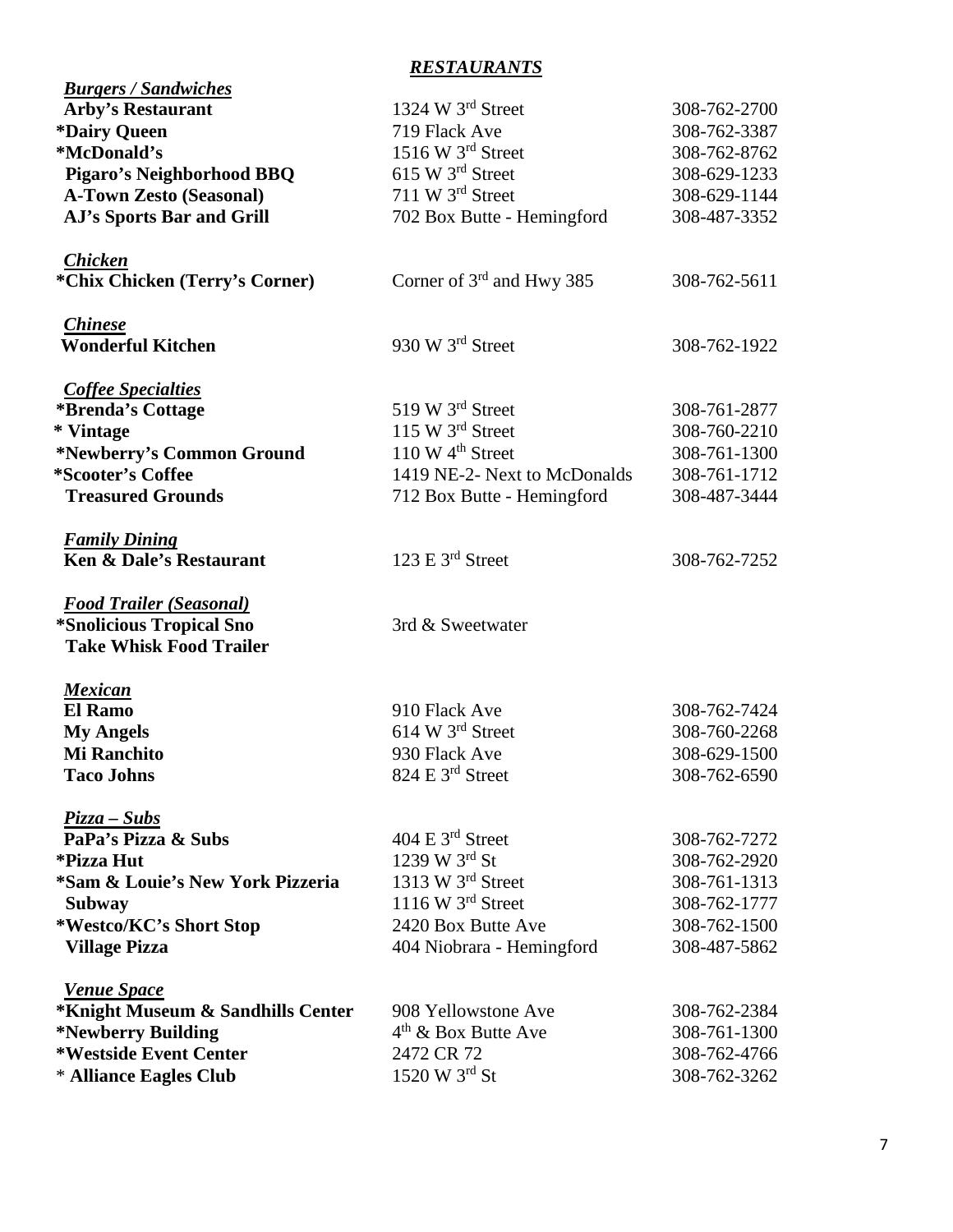# *EDUCATION*

| <b>Alliance Public Schools</b><br>www.alliancebulldogs.org                                                                                                                                                                                                                                                        |                                                                                                                                          |                                                                                              |
|-------------------------------------------------------------------------------------------------------------------------------------------------------------------------------------------------------------------------------------------------------------------------------------------------------------------|------------------------------------------------------------------------------------------------------------------------------------------|----------------------------------------------------------------------------------------------|
| Emerson Elementary School Kindergarten - $2nd$ Grade<br>Grandview Elementary School 3 <sup>rd</sup> grade - 5 <sup>th</sup> grade<br>6th Grade $-8$ <sup>th</sup> Grade<br><b>Alliance Middle School</b><br>$9th$ Grade - $12th$ Grade<br>Alliance High School<br>Alliance Public Schools Administration Building | 700 Black Hills Ave<br>615 Grand Ave<br>$11th$ & Laramie Ave<br>1450 Box Butte Ave<br>1604 Sweetwater                                    | 308-762-4093<br>308-762-4519<br>308-762-3079<br>308-762-3359<br>308-762-5475                 |
| <b>Hemingford Elementary</b><br>Hemingford High School                                                                                                                                                                                                                                                            | 901 Niobrara - Hemingford<br>913 Niobrara - Hemingford                                                                                   | 308-487-3330<br>308-487-3328                                                                 |
| St. Agnes Academy www.stagnesacademy.com                                                                                                                                                                                                                                                                          | 1104 Cheyenne Ave                                                                                                                        | 308-762-2315                                                                                 |
| Immanuel Evangelical Lutheran School Kindergarten to Eighth 1312 E 10 <sup>th</sup> Street                                                                                                                                                                                                                        |                                                                                                                                          | 308-629-1601                                                                                 |
| Western Nebraska<br>Community College                                                                                                                                                                                                                                                                             | www.wncc.net                                                                                                                             |                                                                                              |
| Western Nebraska Community College                                                                                                                                                                                                                                                                                | 1750 Sweetwater Ave, Suite 102                                                                                                           | 308-763-2000                                                                                 |
| PRESCHOOLS                                                                                                                                                                                                                                                                                                        |                                                                                                                                          |                                                                                              |
| <b>Alliance's Early Childhood Program</b><br><b>Alliance Head Start &amp; Early Head Start Programs</b><br><b>Busy Bunnies - St. Agnes School</b><br><b>Honey Bear Preschool, Inc.</b><br><b>Little Angels Preschool Immanuel Lutheran</b><br><b>St. John's Lutheran Preschool</b>                                | $212 \to 24^{\text{th}}$<br>1028 E 3rd Street<br>1104 Cheyenne Ave<br>416 W $15th$ Street<br>1312 E $10^{th}$ Street<br>2090 Emerson Ave | 308-762-4425<br>308-762-2251<br>308-762-2315<br>308-762-3598<br>308-629-1601<br>308-762-1883 |
| <b>Sher Bears Child Development Center</b>                                                                                                                                                                                                                                                                        | 704 Box Butte Ave                                                                                                                        | 308-762-3131                                                                                 |

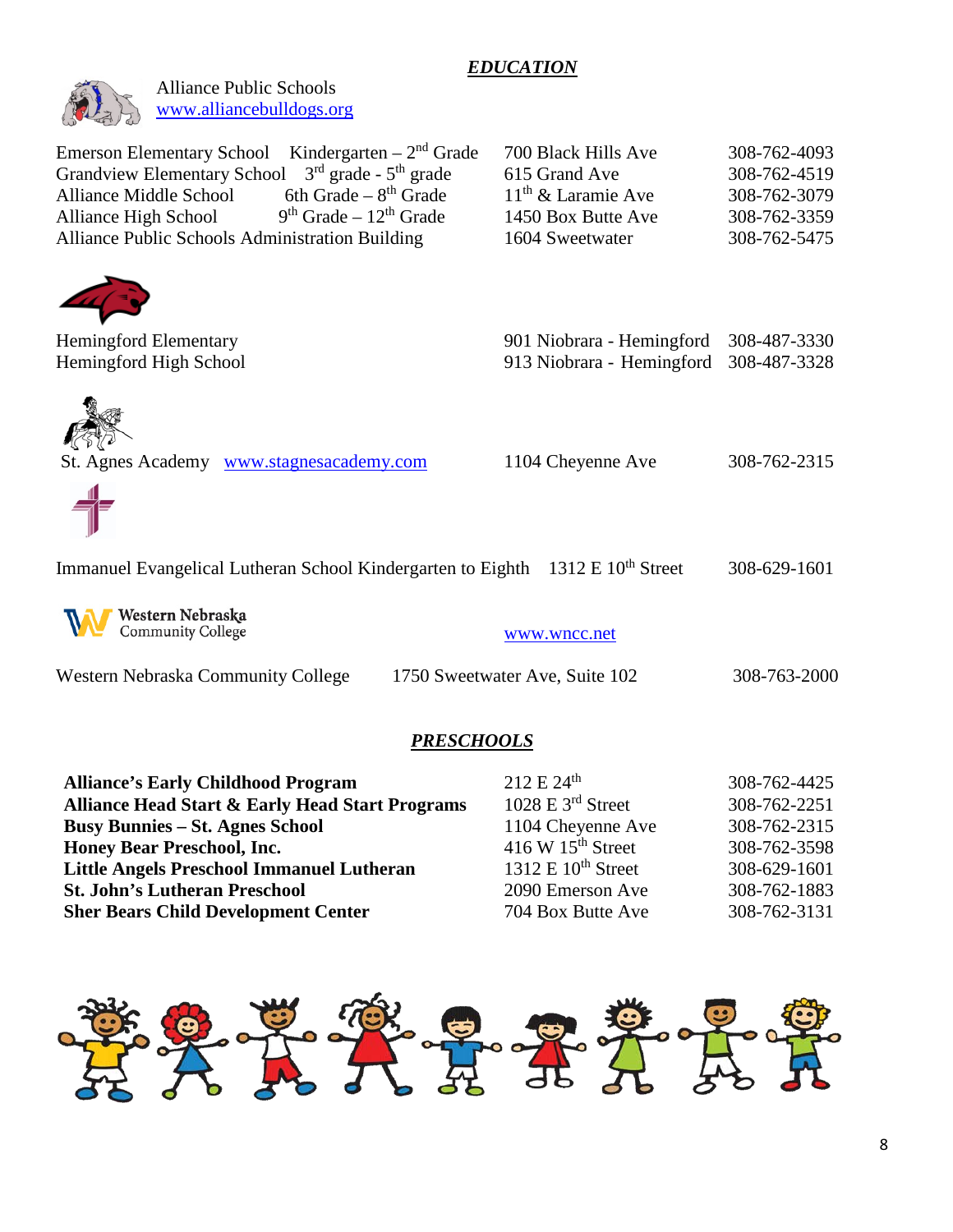# *HEALTH CARE*

# *ASSISTED LIVING FACILITIES/NURSING HOMES*

| <b>Highland Park Assisted Living</b>           | $150 \text{ W } 24^{\text{th}}$ Street       | 308-762-1615 |
|------------------------------------------------|----------------------------------------------|--------------|
| <b>Highland Park Care Center</b>               | 1633 Sweetwater Ave                          | 308-762-2525 |
| <b>Hemingford Community Care Center</b>        | 605 Donald - Hemingford                      | 308-487-3301 |
| <b>CHIROPRACTORS</b>                           |                                              |              |
| <b>Accent Chiropractic Clinic</b>              | 2410 Box Butte Ave                           | 308-762-3090 |
| <b>Foos Family Chiropractic</b>                | 113 W $3rd$ Street                           | 308-762-9333 |
| <b>Health 4 Life Chiropractic</b>              | 221 Box Butte Ave                            | 308-761-1145 |
| <u>DENTISTS/ ORTHODONTIST</u>                  |                                              |              |
| <b>Alliance Dental Clinic</b>                  | 2308 Box Butte Ave                           | 308-762-6354 |
| <b>Alliance Family Dental</b>                  | $916 \text{ W } 10^{\text{th}}$ Street       | 308-762-4187 |
| <b>Horizon West Dental</b>                     | 2220 Box Butte Ave                           | 308-762-1990 |
| <b>Hemingford Dental Clinic</b>                | 720 Box Butte - Hemingford                   | 308-487-3333 |
| *Webb Orthodontics                             | 2416 Box Butte Ave                           | 308-761-9322 |
| <b>HOSPITAL</b>                                |                                              |              |
| <b>*Box Butte General Hospital</b>             | 2101 Box Butte Ave                           | 308-762-6660 |
| <b>MEDICAL OFFICES</b>                         |                                              |              |
| <b>Alliance Family Clinic</b>                  | 2091 Box Butte Ave                           | 308-762-2534 |
| <b>Alliance Children's &amp; Allied Health</b> | $204 \mathrm{E}$ 3 <sup>rd</sup> Street      | 308-761-1151 |
| <i>*Greater NE Medical/Surgical Services</i>   | 2091 Box Butte Ave                           | 308-762-7244 |
| <b>Hemingford Health Clinic</b>                | 812 Laramie - Hemingford                     | 308-487-3322 |
| <u>MENTAL HEALTH</u>                           |                                              |              |
| <b>Inspirit Counseling</b>                     |                                              | 308-430-1944 |
| <b>Seasons Of Hope</b>                         | 115 W $5th$ Ave                              | 308-763-9901 |
| <b>OPTOMITRISTS</b>                            |                                              |              |
| <b>Family Vision Clinic</b>                    | 321 Box Butte                                | 308-762-4056 |
| *Webb Eyecare                                  | 515 Niobrara Ave                             | 308-762-3124 |
| <b>PHARMACIES</b>                              |                                              |              |
| *Alliance Community Pharmacy                   | 315 Box Butte                                | 308-629-1045 |
| *Safeway Pharmacy                              | $500 \mathrm{E}$ 3 <sup>rd</sup> Street      | 308-762-4661 |
| * Dave's Pharmacy                              | 508 Niobrara - Hemingford                    | 308-487-5212 |
|                                                | 223 Box Butte-Alliance                       | 308-762-4811 |
| <b>OTHER</b>                                   |                                              |              |
| <b>Panhandle Public Health District</b>        | 808 Box Butte, - Hemingford                  | 308-487-3600 |
| 3 Little Birds Health & Healing House          | 960 CR 70 - Hemingford                       | 308-487-4325 |
| *Alliance Recreation Center                    | $1202 \text{ E } 10^{\text{th}} \text{ St.}$ | 308-762-2201 |
| *BBGH Health & Wellness Center                 | 2101 Box Butte                               | 308-762-6660 |
| <b>The Body Shop</b>                           | 703 Box Butte - Hemingford                   | 308-760-6492 |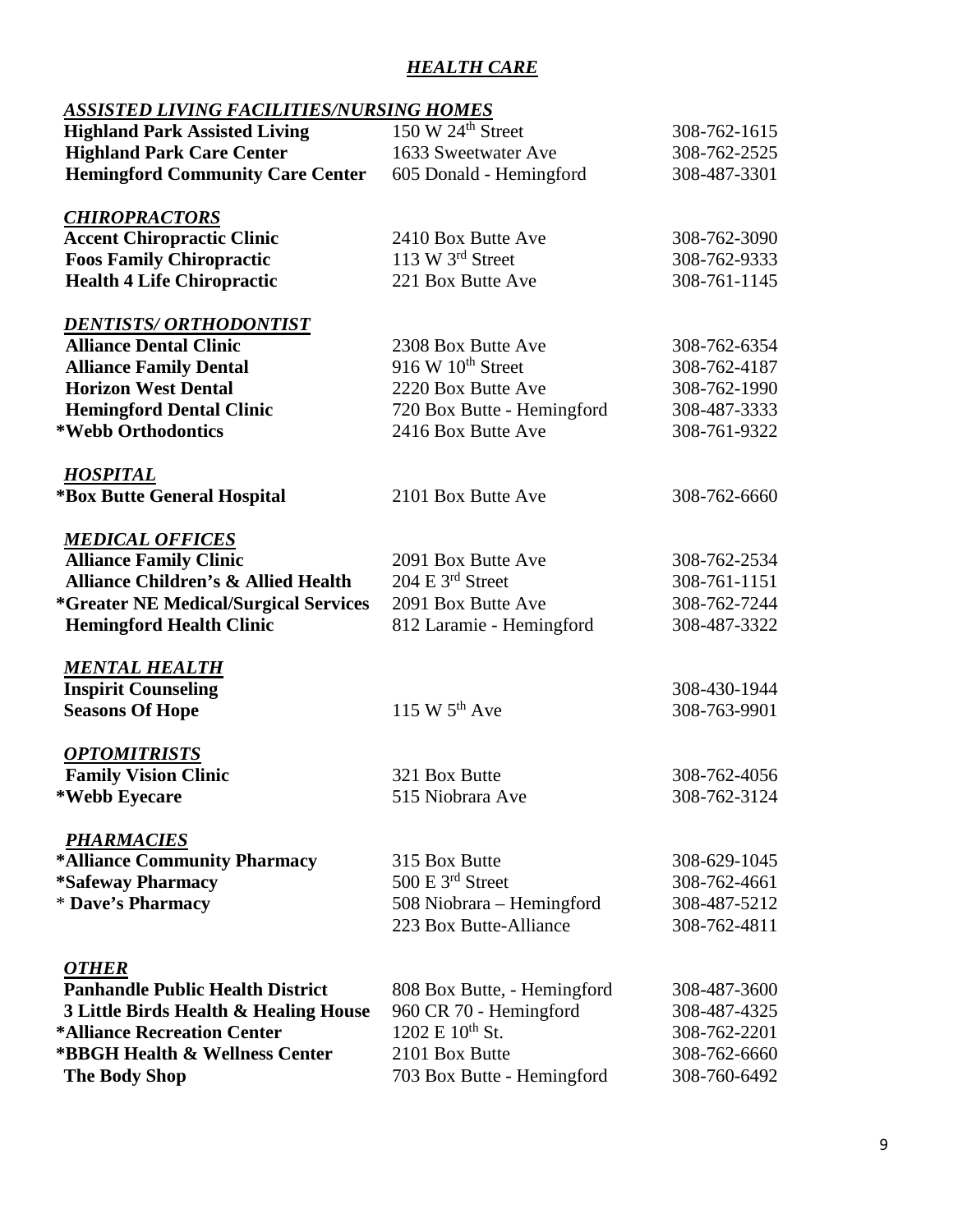# *CHURCHES*

| <b>Alliance Berean Church</b>                      | 1639 Emerson Avenue             | 760-2250 |
|----------------------------------------------------|---------------------------------|----------|
| <b>Alliance Christian Church</b>                   | 824 Missouri Avenue             | 762-1557 |
| <b>Apostolics of Alliance</b>                      | 1530 E. 10 <sup>th</sup> Street | 762-3820 |
| <b>Calvary Assembly of God</b>                     | 1345 E. $3rd$ Street            | 762-1497 |
| <b>Church of Christ</b>                            | 423 Mississippi Avenue          | 762-6305 |
| <b>Church of Jesus Christ of Latter Day Saints</b> | 1327 Hammond Lane               | 762-1308 |
| <b>Evangelical Free Church</b>                     | 611 Cody Avenue                 | 762-6851 |
| <b>First Baptist Church</b>                        | 931 Yellowstone                 | 762-3947 |
| <b>First Christian Church</b>                      | 901 Box Butte Avenue            | 762-3423 |
| <b>First Presbyterian Church</b>                   | 515 Emerson Avenue              | 762-1775 |
| <b>Heartland Baptist Church</b>                    | 619 Platte                      | 760-0378 |
| <b>Hemingford United Methodist Church</b>          | 619 Custer - Hemingford         | 487-3758 |
| <b>Hemingford Congregational Church</b>            | 620 Cheyenne - Hemingford       | 487-3910 |
| <b>Hemingford Seventh-Day Adventist Church</b>     | 321 Shoshone - Hemingford       | 487-3361 |
| <b>Holy Rosary Catholic Church</b>                 | 916 Cheyenne Avenue             | 762-2049 |
| <b>Immanuel Lutheran Church</b>                    | 1024 Box Butte Avenue           | 762-4663 |
| <b>Indian Mission Church of God</b>                | 119 South Potash                | 762-1217 |
| <b>Kingdom Hall of Jehovah's Witnesses</b>         | 521 Cody Avenue                 | 762-5160 |
| <b>St. Bridget Catholic Church</b>                 | 801 Niobrara - Hemingford       | 487-3617 |
| <b>St. Johns United Lutheran Church</b>            | 2090 Emerson Avenue             | 762-1883 |
| <b>St. Matthew's Episcopal</b>                     | $312$ W. $16th$ Street          | 762-1965 |
| <b>Seventh Day Adventist</b>                       | 1104 W. $10^{th}$ Street        | 762-1339 |
| <b>Spanish Assemblies of God Templo Bethel</b>     | 723 Black Hills                 | 762-7951 |
| <b>United Methodist Church</b>                     | 704 Box Butte Avenue            | 762-3434 |
|                                                    |                                 |          |

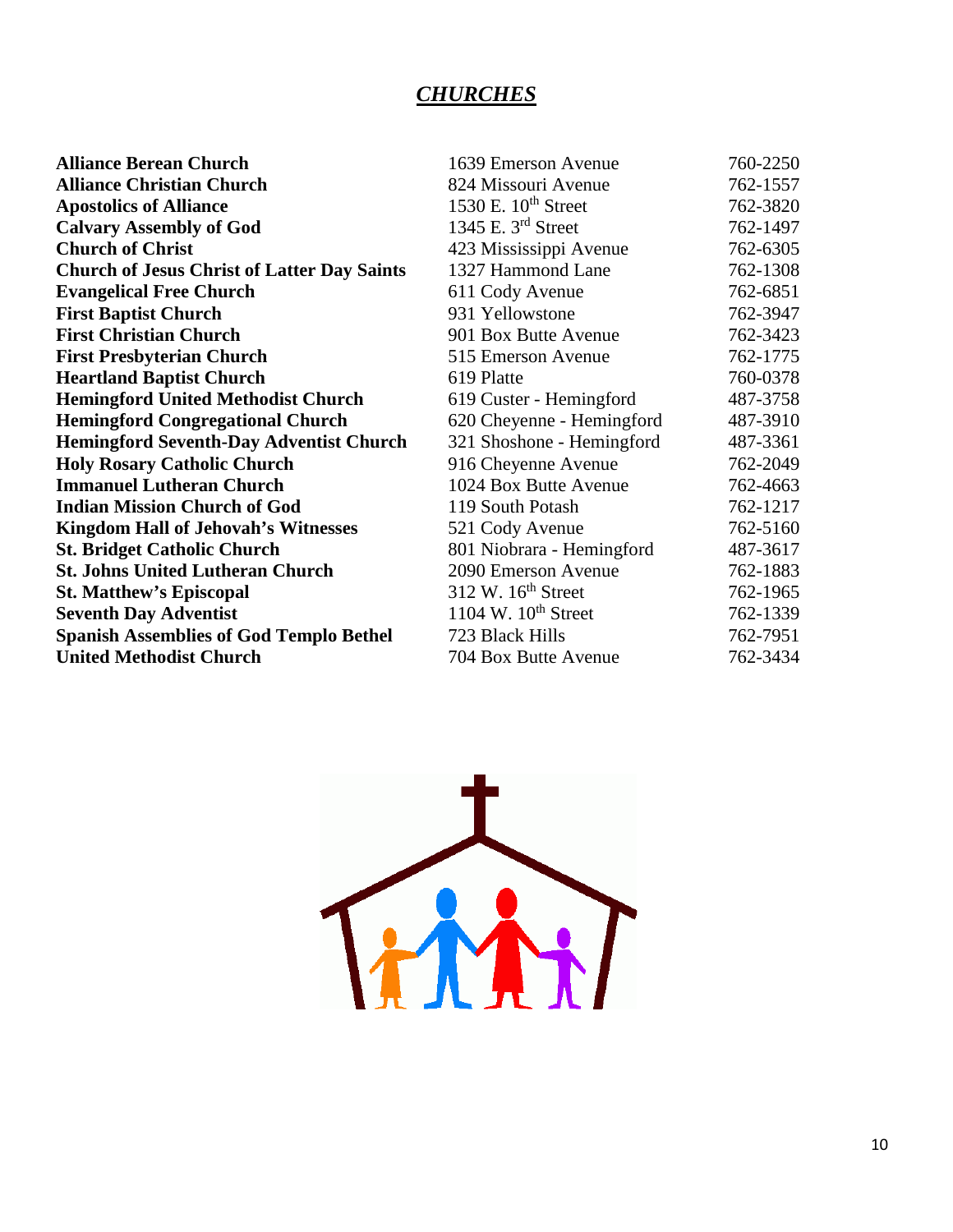# *ATTRACTIONS & EVENTS*

Alliance Downtown Theatre

Alliance MX Track

Alliance Rodeo Grounds – Cattle Capital Rodeo

Alliance Archery Club

Big Blue Bay Swimming Pool

Box Butte County Fair - Hemingford

Box Butte Reservoir

Carhenge

Carnegie Arts Center

Central Park (Walking Path, Fountain, Playground)

Hoffland & Alliance Rifle Club

Alliance Trap Club

Dobby's Frontier Village & Festival

Heritage Days (3rd Week in July)

Harvest Moon Fall Festival

Jules Sandoz Grave Site

Knight Museum & Sandhills Center

Laing Lake Park (Disc Golf, Kid Fishing, Ice Skating)

Nebraska Veterans Cemetery

Sallows Military Museum & Conservatory

Skyview Golf Course

Wiggley Field Dog Park

For more information, go to www.alliancechamber.com



*PARKS & RECREATION*

**Alliance Parks Department** 908 Yellowstone Avenue 308-762-2384 Tennis Courts, swimming pool, playgrounds, walking path, etc.

**Box Butte Reservoir** North of Hemingford Boating, fishing, ice fishing, swimming and beach time

**Nebraska Game & Parks Commission** 299 Husker Road 308-763-2940 www.outdoornebraska.ne.gov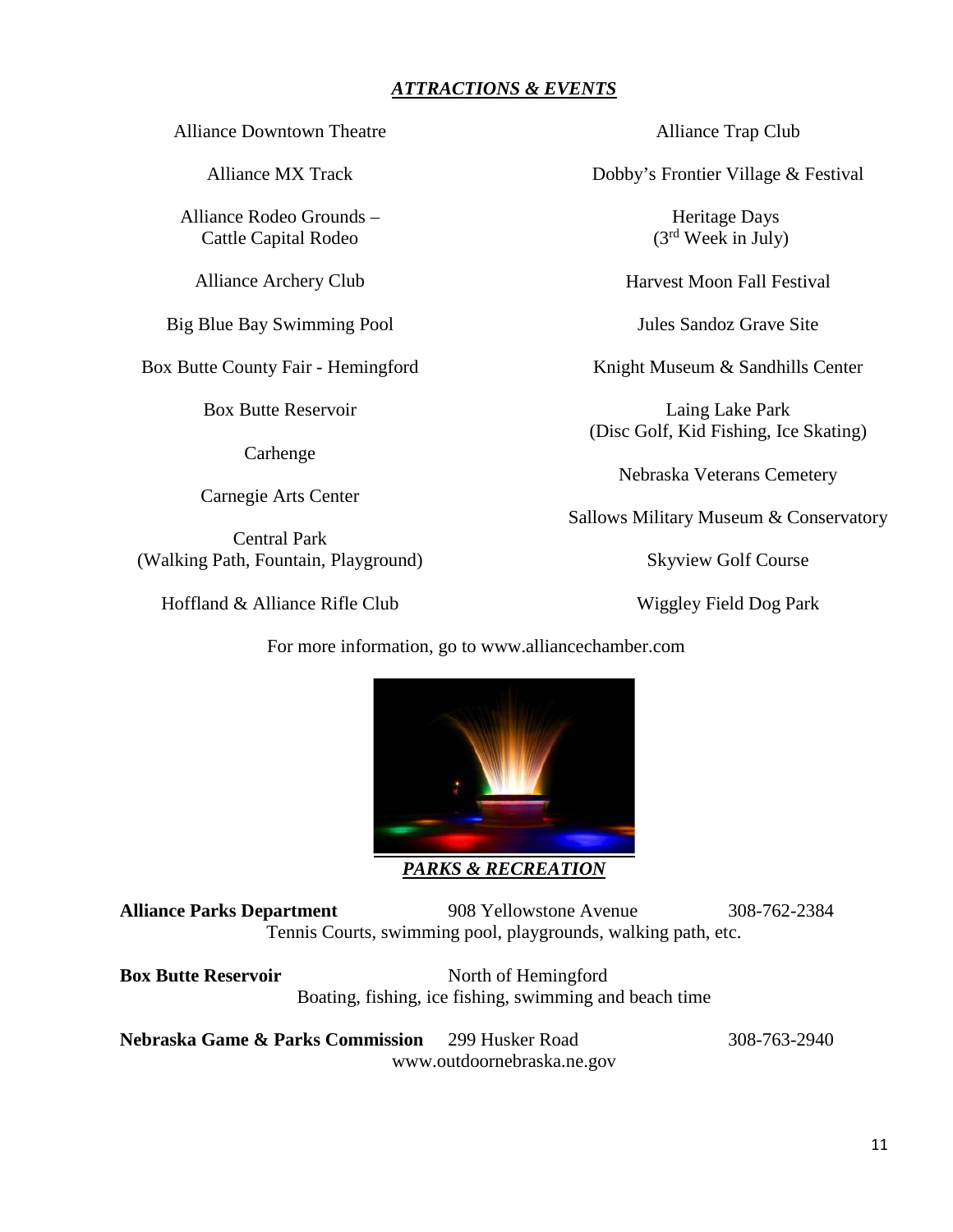# **ABATE District 13**

For more information contact Steve Benzel at 762-8852 or email sdbenzel@bbc.net

#### **Al-Anon**

Meets at 623 Laramie Ave. Monday @ 7 pm and Thursday at 9:30 am.

#### **Alcoholics Anonymous Chapter**



623 Laramie. Sunday-10:30 am open mtg., 7 pm, men's; Monday–noon, closed mtg., 7 pm, open; Tuesday-noon closed women's mtg., 7 pm Big Book Study; Wednesday-noon, closed mtg., 7 pm, open; Thursday-noon, open mtg., 5:30 pm, closed mtg.; Friday – noon, closed mtg., 7pm, 12 x 12 study.

#### **Alliance Archery Club**

Indoor & outdoor ranges. Offers league shooting for adults Thursday nights and also offers Youth Archery on Tuesdays throughout the school year. For more information contact: Rod Planansky 308-487-3565 or Travis Turman 402-429-2442

#### **Alliance Arts Council**

Presents Fall to Spring Season of performing and visual arts events. For more information, call Cindy Randall 308-762-2244.

#### **Alliance Library Storytime**

Meets at the Alliance Public Library, 1750 Sweetwater Ave. For children 3 to 6. Every Tuesday, 10 am, and Thursday's @ 1:00 pm; September through April. For more information call 762-1387.

#### **Alliance Recreation Center**

1202 East  $10^{th}$  Street, Fitness classes – For information call  $762-2201$ .

#### **Alliance Rotary Club**

Meets every Tuesday @ noon – Newberry's. For more information, contact Darwin French @ 760-1806 or Dustin Chester @ 763- 1105.

#### **American Legion Post #7**

Meets 1<sup>st</sup> Tuesday of each month @ 7 pm at the VFW, 424 Flack Avenue. For more information contact Brad Moomey @ 762-3107.

# **AWANA**

Evangelical Free Church, 611 Cody Ave., 762-6851 for children age 3 through grade 6. Begins at 6:15 pm each Wednesday during the school year.

#### **Bariatric Support Group**

Meets at Box Butte General Hospital in the Newberry Conference Room, 2201 Box Butte Ave. at 7 pm the 2<sup>nd</sup> Tuesday of each month

# **Box Butte 4-H Trap Club**

1st Monday of the month May-July. Trap range east of alliance. Rob Hood – 762-5619 or Ed Jensen 762-2732

#### **Box Butte County 4-H Clubs**

For youth  $5 - 18$ , call Ashley Fenning, 762-5616.

# **Box Butte County RSVP**

For men and women 55 years or older. For more information call @ 762-1293 or stop by 212 Yellowstone Avenue.

#### **Boy Scouts**

For information contact John Zerck – 308-641-6120

#### **BBGH Stroke/Traumatic Brain Injury Support Group –**

Meets at Box Butte General Hospital, 2101 Box Butte Avenue, from 3 pm to 4 pm, every 2<sup>nd</sup> Tuesday of each month at the Alliance Room.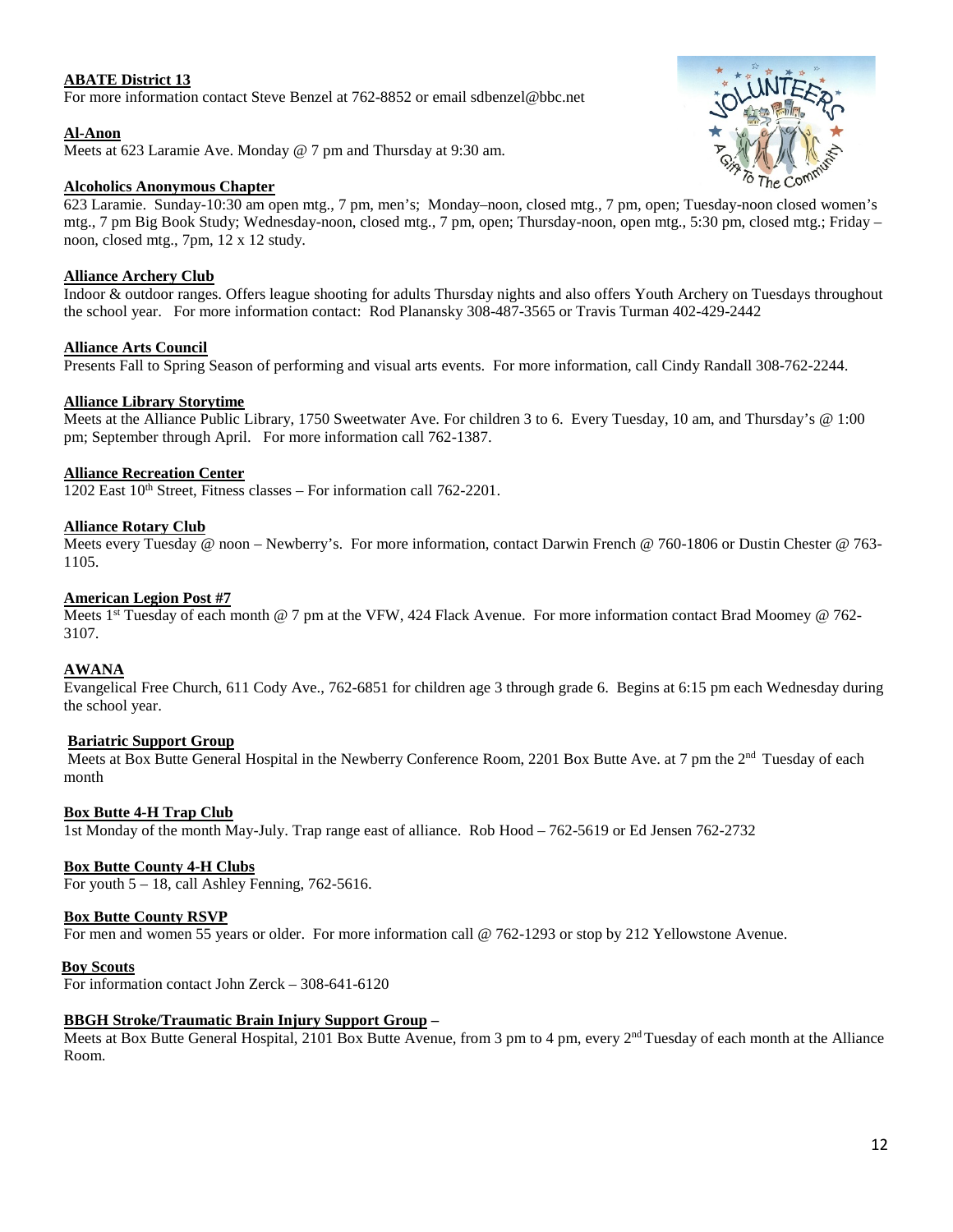# **Carnegie Arts Center**

204 East 4th Street, Gallery hours: Tuesday through Saturday 10 am to 4 pm; Sunday 1 to 4 pm. Closed on Monday and all Major holidays. For more information, call 762-4571.

# **Cattle Capital Rodeo**

Meets at 305 Box Butte Avenue at 5:30 pm, the 2nd Tuesday of every month. For information, call Chelsie 762-1800 or Jay 760- 7851.

# **Cattle Capital Shriners Club**

Contact Bob Chinook @ 762-7496 for more information.

# **Club 316**

 Alliance Berean Church, 1639 Emerson Ave., 762-2250 for children 3 through 6. Begins at 6:15-7:45 September through April.

# **Cub Scouts**

For information contact Angie Wickham – 763-1705. Boys up to five years old

# **Point of Rock Chapter - Daughters of the American Revolution**

1st Saturday of the month – Oct – June, 1 pm @ Senior Center. More information contact Audrey Hoerler 762-1751

# **Domestic Violence Assistance – DOVES**

Business and crisis line is 1-866-953-6837 (or 866-95-DOVES).

# **Fraternal Order of Eagles**

1516 W. 3<sup>rd</sup> St., 762-3262, Meets 1<sup>st</sup> & 3<sup>rd</sup> Monday of every month. Reception venue and lounge.

# **Gamblers 12 Step Group**

Meets at Holy Rosary Lyceum, 903 Big Horn Ave. at 8 pm Thursdays. Use the alley entrance.

#### **Girl Scouts**

For information contact Amanda Broderick. 760-9218

# **Girl Scouts Spirit of Nebraska**

For information contact Krista Blumanthal. 762-7472

# **Keep Alliance Beautiful (KAB)**

Board meets at the Bank of the West, 224 Box Butte Avenue. 762-1729

# **Knights of Columbus Council 975**

Meets in the Holy Rosary Catholic Church basement, 916 Cheyenne Avenue at 7:30 pm the 2nd Wednesday of each month. Contact John Courtney 760-6238.

# **Knight Museum and Sandhills Center**

908 Yellowstone Avenue, October through April: Monday – Friday, 8 am - 5 pm, Saturday, 10 am - 5 pm. Closed Sunday. May through September: Monday through Friday,  $8 \text{ am} - 7 \text{ pm}$ , Saturday,  $10 \text{ am} - 6 \text{ pm}$  and Sunday  $1 - 5 \text{ pm}$ .

# **Lions Club**

Meets at the Korner Grill, 1203 W 3rd Street at noon every Wednesday. For information visit: www. alliancelions.org

# **Moms for Fellowship**

Meets at The First Church, 515 Emerson Ave. 6 pm the 1<sup>st</sup> Thursday of each month. For information call Holly Westemier at 762-5076.

# **Nebraska Children's Home Society**

Provides pregnant, parenting and adoption services to women and families. This agency provides services throughout the state and has an office in Scottsbluff. Offers post adoptive counseling. 308-632-8377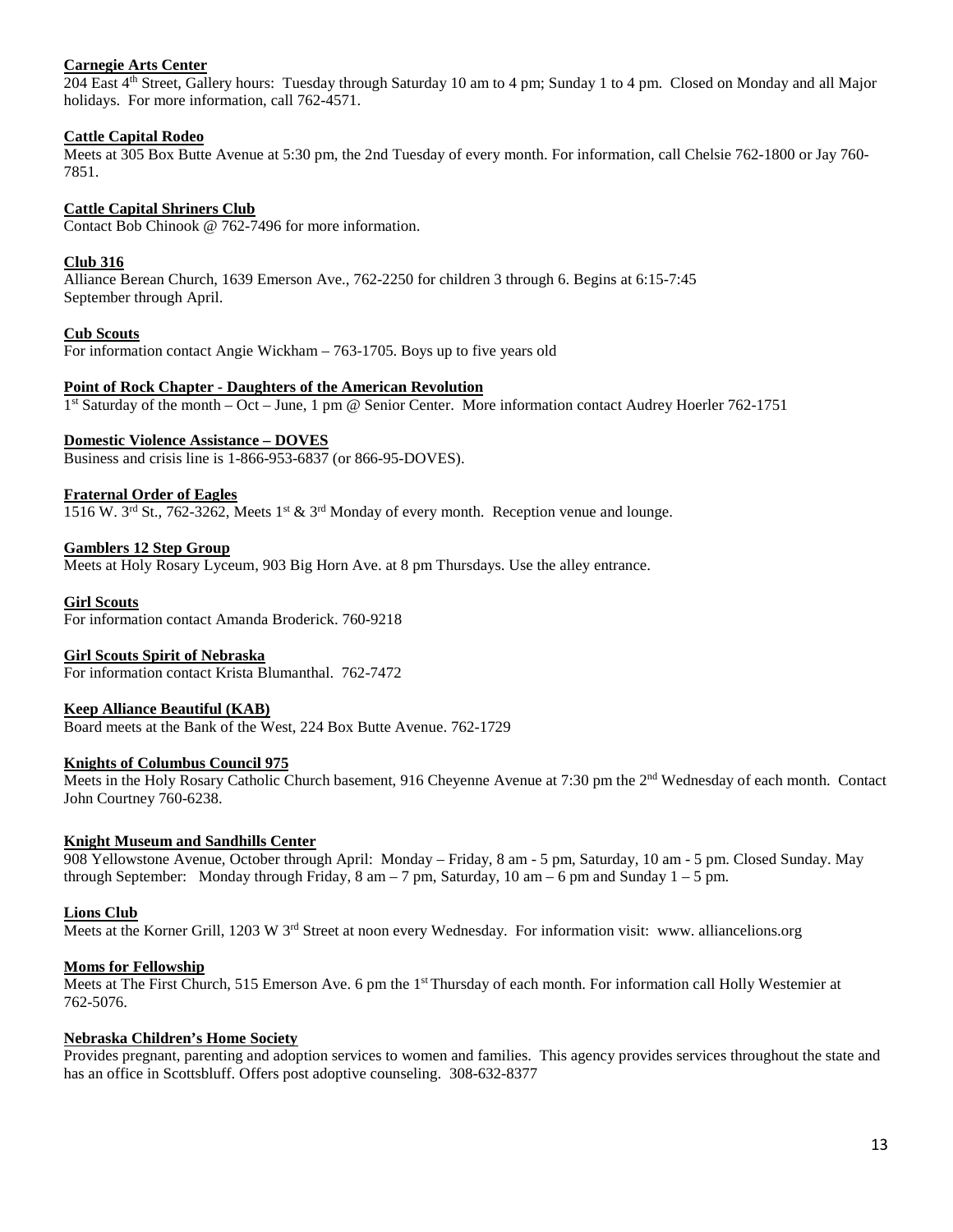# **Parkinson's Support Group**

For Western Nebraska Area. Meets @ 10:30 am the first Tuesday of each month @ St Matthew's Episcopal Church, lower level. For more information, contact Dee Brauninger 308-763-1254 or brauningerdb@gmail.com

# **Read-A-Round Writing Club**

Meets at The Knight Museum and Sandhills Center, 908 Yellowstone Ave. at 10 am the 2<sup>nd</sup> Wednesday of each month. Members share original reminiscent writing in a non-formal setting. New members welcome. 762-2384

# **Route 385 Cruisers**

Meets at Box Butte General Hospital Sandhills Room, 2201 Box Butte Ave. at 7 pm the 1<sup>st</sup> Monday of each month (west door). Membership is open to everyone. Call Tony Roby for more information 762-2718; or visit www.385cruisers.com.

# **Sallows Military Museum**

1101 Niobrara Ave. – Summer hours Monday – Saturday, 1 – 4 pm, Sunday 1 – 4 pm. Winter hours Monday, Wednesday and Friday,  $1 - 4$  pm. These hours do not take in to consideration the availability of volunteer staff. 762-2385 or 762-2384

# **Snow Redfern Foundation**

For more information, please contact Sarah Nicholson @ 762-6370

# **Tops #721**

Meets at First Presbyterian Church, 515 Emerson Ave. in the Deacon's Room each Tuesday at 5 p.m.

# **Western Community Health Resources**

619 Box Butte Ave., WIC, CSFP, HIV/AIDS testing, family reproductive services, early intervention services, maternal/child health services, Rural Partnership for Children and Family Advocate Program. Open Monday through Thursday from 8 am to 5 pm. Call 762-3696 or 1-800-717-1231 for an appointment.

# **Young Life**

Meets at 214 West 10<sup>th</sup> St., the 1<sup>st</sup> & 3<sup>rd</sup> Mondays of each month, Contact Russell Saito, 760-1564.

# **Youth Baseball and Softball (Old Timers Baseball Association)**

Contact Jess Clark 760-8062